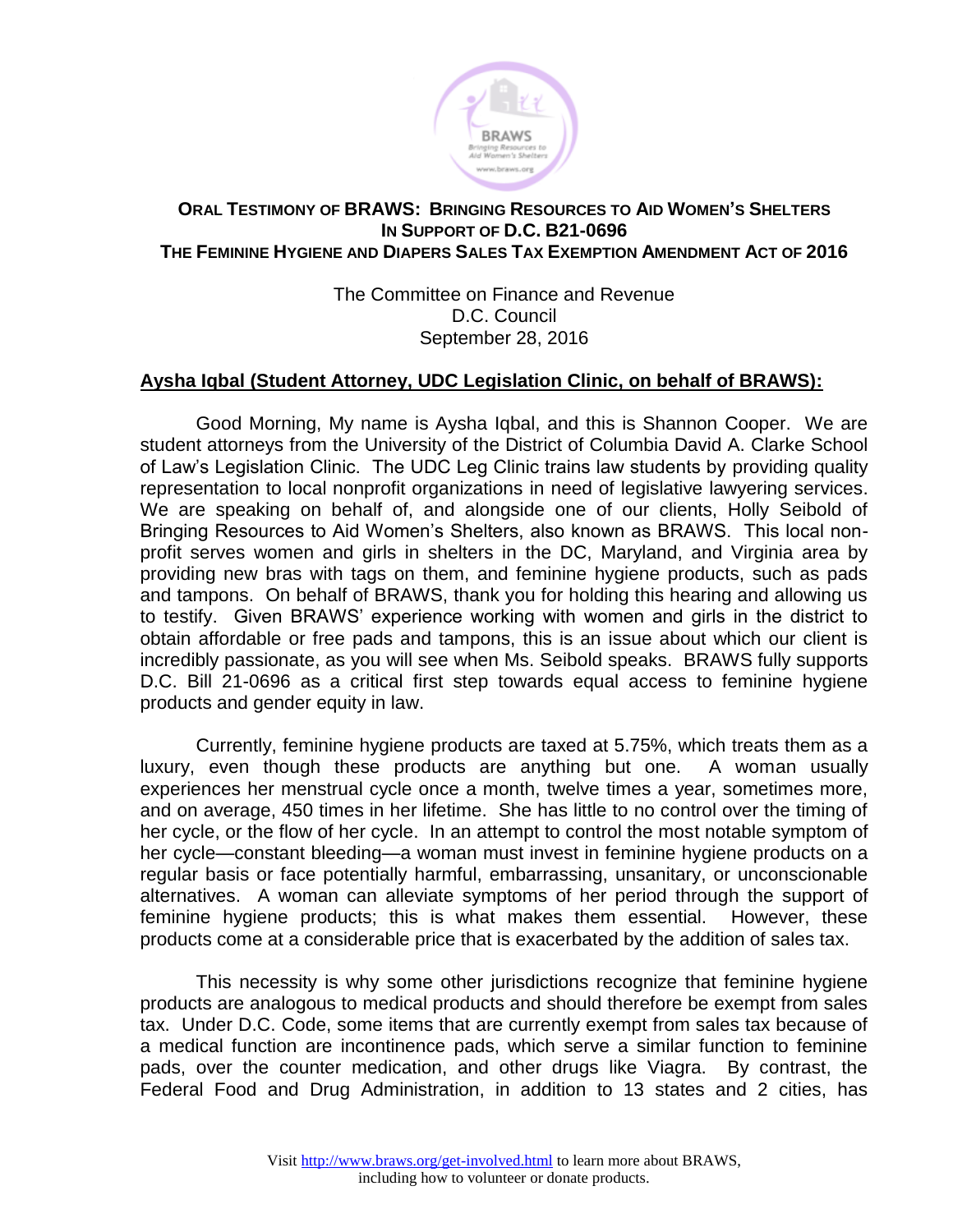recognized that this classification follows common sense, as feminine hygiene products are simply necessary for women to address a regular biological function. Unfortunately, unlike other necessary items, such as food items from the grocery store, feminine hygiene products are subject to a tax in DC, restricting access for many women. Removing the tax is a first step in making these products fully available to women in all financial situations, particularly those who are trying to regain economic stability and support themselves and their families.

For these and other reasons included in our written testimony, we thank you again for holding this hearing and allowing BRAWS to testify in support of repealing the tax on feminine hygiene products and diapers. We will now hear from BRAWS Founder, Holly Seibold.

## **Holly Seibold (Founder, Executive Director, BRAWS):**

Good Morning. As Ms. Iqbal mentioned, I am the founder and Executive Director of BRAWS: Bringing Resources to Aid Women's Shelters. I am grateful for the opportunity to speak here today -- in favor of council bill 21-069. It was important for me to talk to you day -- to be the voice of the hundreds of low-income women, teenagers and preteen girls -- all who I have met since launching this organization two years ago.

Unfortunately, there is a stigma around the world in regards to women's periods. This is something I have always aware of -- even before launching BRAWS. For years I have read about:

- Girls in Pakistan who are not allowed to attend school during the week that they are menstruating.
- Women in Nepal who are banished to cattle sheds until their periods are complete each month.
- Teenagers in Nigeria who secretly wash the blood off of rags, careful not to be seen by neighboring boys.

As much as I always was aware of this existing global problem, it never occurred to me that this was also a national issue -- one that affects me and my community personally. You see here in America we are also imposing this same stigma on women in our country; however, we do it in a much quieter manner. Women have been overcharged and over taxed for products related to menstruation for so many years, that even the poorest woman does not even realize the extra burden corporations and the government places on her, just because she is a woman.

You see, women have purchased these items their entire life -- never thinking twice about the cost or the tax. It is a basic need - an essential item -- no different than food and water. They purchase these items -- blindly -- because they need these supplies to:

- -Work, so they can pay the bills and support their children
- -To go to school, so that they have every opportunity for a successful future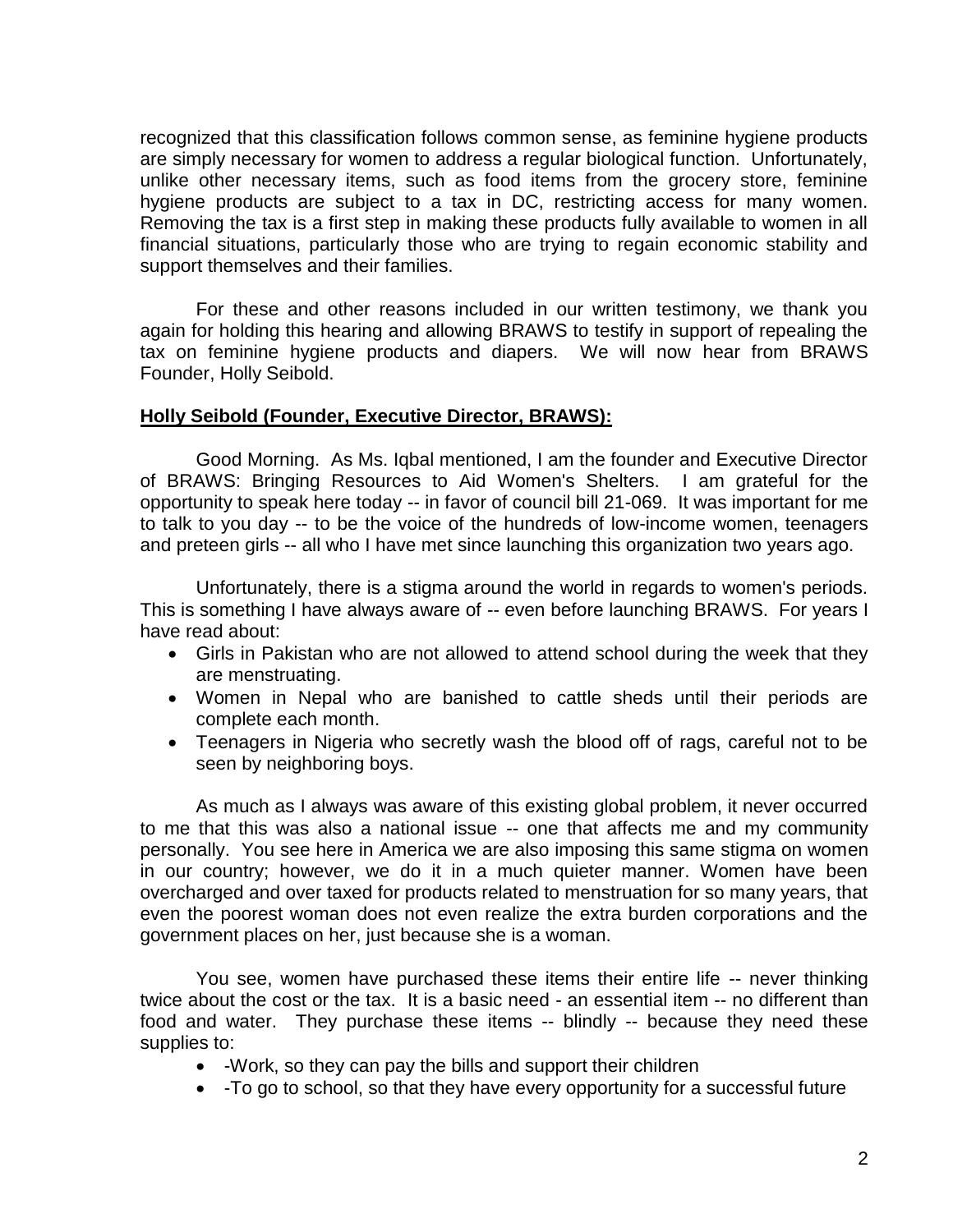- -To socialize with friends and family
- -And most of all to be healthy, strong, dignified and independent women and girls

I launched BRAWS two years ago out of this necessity. What was once just an initial donation to a shelter, led to multiple deliveries -- as these items were constantly requested. However, I want to be clear -- small non-profits, like myself, that support women's basic needs are just band-aids to a much larger problem that still needs to be addressed. If these items are so essential, why do they still remain a taboo subject that is taxed unfairly?

Over the last two years, I have met women who:

- Are homeless and use paper towels, toilet paper, and portioned diapers from their babies (which, by the way, are also taxed) to survive.
- Live in poverty but still scrape up enough money to purchase tampons and pads, even if it means sacrificing food that day.
- Single, working mothers (who already are subject to lower wages and less opportunity for promotion because of inequality in the workforce.) who make just a bit too much money to qualify for shelter services, but not enough to be able to afford these items on a monthly basis.
- Domestic violence victims, who literally leave their homes in the middle of the night, to find safe shelter for themselves and their children. These women needs these products to restart their lives - to find a job, new home, and provide the basic needs for their children.

This tax is unfair on women – especially homeless and low income. It needs to be removed. You can do that today by passing this bill. Thank you.

## **Shannon Cooper (Student Attorney, UDC Legislation Clinic, on behalf of BRAWS):**

As you just heard from Mrs. Seibold, DC's tampon tax has a real life effect on the women who need to make these purchases, especially women and girls experiencing homelessness. Tampons are among the most requested and popular items at local shelters in part because they are not covered by food stamps or other government assistance programs and often ignored by donors in large part because periods and menstruation remain taboo subjects.

Just under 20% of people in DC living 50% below the federal poverty line are in female-lead households. This tax is devastating for this group of women and their families in particular. But it is also impacts working class mothers, especially single mothers, all of whom are taxed because they are women.

So just how much are women spending in tampons taxes? Our math is in the written testimony, but the average woman will pay \$118 in taxes on tampons alone in